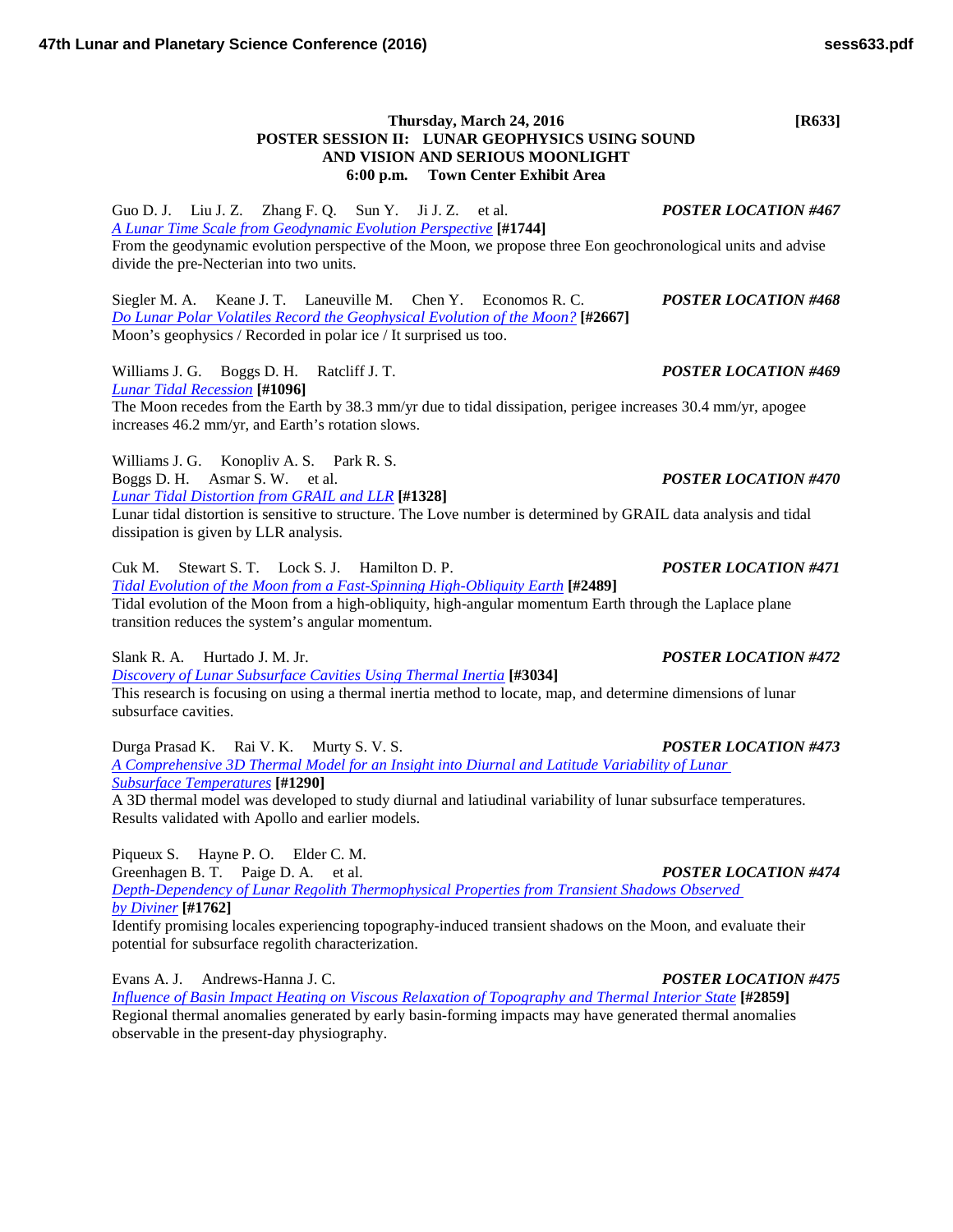Fuqua H. A. Fatemi S. Delory G. T. de Pater I. Grimm R. E. *POSTER LOCATION #476 [Bounding the Validity of Nightside Time Domain Electromagnetic Sounding of the](http://www.hou.usra.edu/meetings/lpsc2016/pdf/2975.pdf) Moon* **[#2975]** We present a summary of our plasma models and discuss the validity of time domain electromagnetic sounding vacuum theory to the nightside lunar wake region.

Goossens S. Lemoine F. G. Sabaka T. J. Nicholas J. B. Mazarico E. et al. *POSTER LOCATION #477 [A Global Degree and Order 1200 Model of the Lunar Gravity Field Using GRAIL Mission](http://www.hou.usra.edu/meetings/lpsc2016/pdf/1484.pdf) Data* [#1484] A new gravity field model of degree and order 1200 in spherical harmonics has been determined using GRAIL mission data.

Urbancic N. Ghent R. Stanley S. Johnson C. L. Carroll K. A. et al. *POSTER LOCATION #478 [Determining the 3D Subsurface Density Structure of Taurus Littrow Valley Using Apollo 17 Gravity](http://www.hou.usra.edu/meetings/lpsc2016/pdf/1790.pdf) Data* **[#1790]** Using 3D modelling techniques combined with high-resolution image datasets, we investigate the subsurface density structure of Taurus Littrow Valley.

Watters T. R. Weber R. C. Collins G. C. Johnson C. L. *POSTER LOCATION #479 [The Current Stress State of the Moon: Implications for Lunar Seismic](http://www.hou.usra.edu/meetings/lpsc2016/pdf/1642.pdf) Activity* **[#1642]** Shallow moonquakes possibly generated by slip on young thrust faults are more frequent when the Moon is near apogee or perigee once peak stresses are reached.

Kawamura T. Lognonné P. Blanchette-Guertin J. F. Drilleau M. *POSTER LOCATION #480 Seismic [Q of the Moon Re-Estimated from Combined Spectrum of Apollo LP and SP](http://www.hou.usra.edu/meetings/lpsc2016/pdf/2293.pdf) Seismometers* **[#2293]** We reevaluate the seismic Q of the Moon with combined spectrum of long and short period seismometer of Apollo.

Gong S. Wieczorek M. A. *POSTER LOCATION #481*

*[Is the Lunar Magnetic Field Correlated with Gravity or](http://www.hou.usra.edu/meetings/lpsc2016/pdf/2290.pdf) Topography?* **[#2290]** We test whether the lunar magnetic field is correlated with gravity or topography in both the spatial and spectral domains.

Garrick-Bethell I. *POSTER LOCATION #482*

*[A Simple History of Lunar True Polar](http://www.hou.usra.edu/meetings/lpsc2016/pdf/2874.pdf) Wander* **[#2874]**

The Procellarum KREEP Terrane may link the Moon's earliest paleopole, inferred from topography, with a more recent one inferred from polar hydrogen deposits.

Baek S.-M. Kim K.-H. Jin H. *POSTER LOCATION #483*

*[Small-Scale Magnetic Anomalies: Northeast Regions of Lunar Near](http://www.hou.usra.edu/meetings/lpsc2016/pdf/1149.pdf) Side* **[#1149]** Using the Lunar Prospector Magnetometer (LP-MAG) data, we investigate small-scale magnetic anomalies in the vicinity of Crisium and Marginis basins.

Kim H. R. von Frese R. R. B. Hood L. L. Kim H. G. O'Reilly B. E. *POSTER LOCATION #484 [Paleomagnetic Pole Constraints Inferred from Kaguya Satellite Magnetic Observations of the Nectaris](http://www.hou.usra.edu/meetings/lpsc2016/pdf/1914.pdf) Basin* **[#1914]** This study investigates Kaguya's magnetometer observations from the central Nectaris basin for Nectarian age properties of the lunar core dynamo.

Li X. Y. Gan H. Mo B. Wang S. J. Wei G. F. et al. *POSTER LOCATION #485 [Indication of Mineral Work Function in Lunar Dust Electrostatic](http://www.hou.usra.edu/meetings/lpsc2016/pdf/1993.pdf) Migration* **[#1993]** For photoelectric emission charging of lunar dust grains, we measured work function of several common minerals and discussed their charging characteristics.

Miyake Y. Nishino M. N. *POSTER LOCATION #486*

*[Full-Particle Simulations on Electrostatic Plasma Environment Near Lunar Vertical](http://www.hou.usra.edu/meetings/lpsc2016/pdf/1449.pdf) Holes* **[#1449]** Electrostatic plasma environment near lunar vertical holes is modeled numerically, and unique surface charging properties are revealed inside the hole.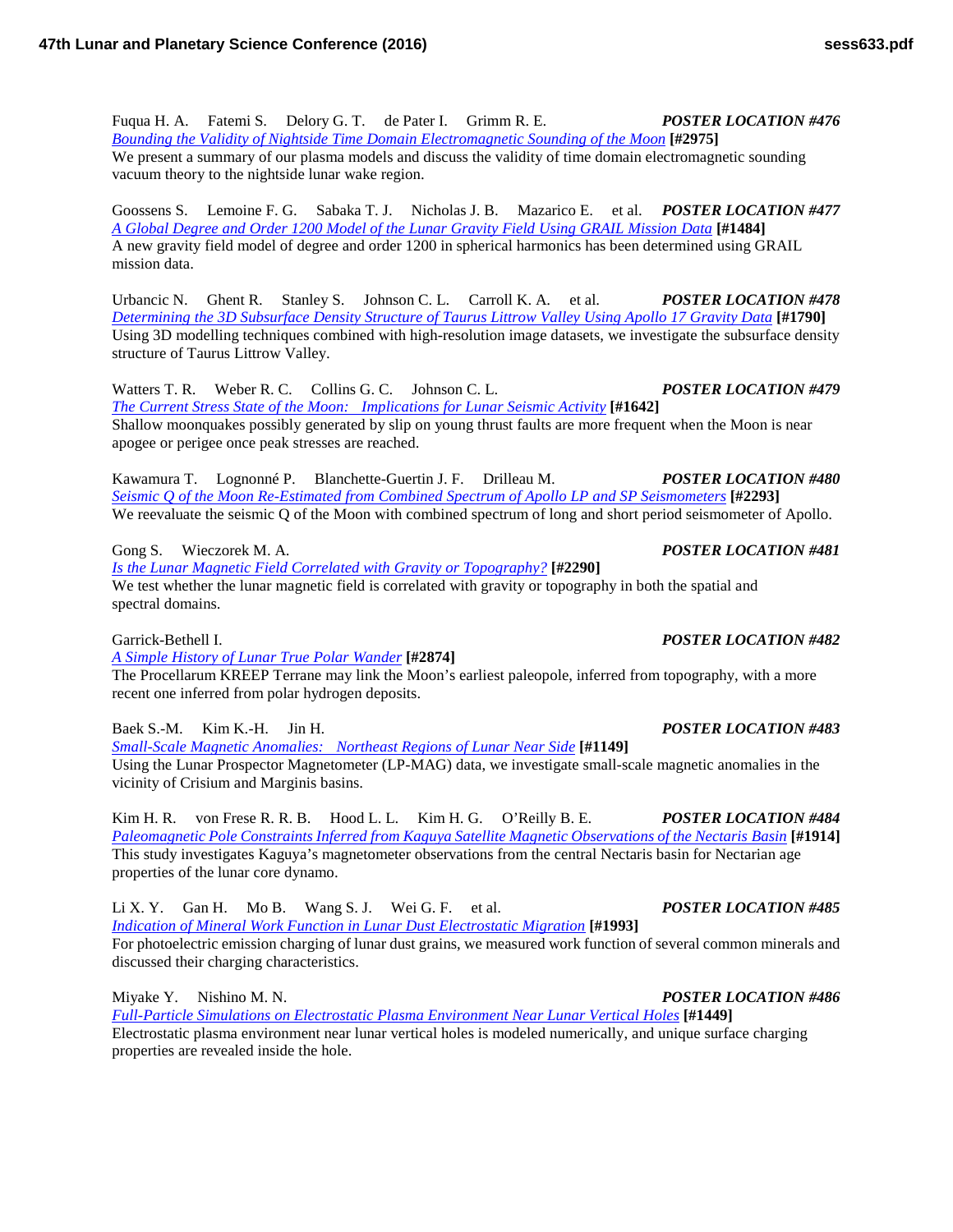Hirabayashi T. Minton D. A. Melosh H. J. Milbury C. Huang Y.-H. et al. *POSTER LOCATION #487 [Equilibrium State in Impact-Generated Porosity on a Lunar](http://www.hou.usra.edu/meetings/lpsc2016/pdf/2491.pdf) Surface* **[#2491]** Impacts make craters / A surface becomes thicker / But it stops someday.

Piatek J. L. Hapke B. W. Nelson R. M. *POSTER LOCATION #488 [Scattering Properties of Lunar Regolith Samples Determined by MIMSA](http://www.hou.usra.edu/meetings/lpsc2016/pdf/2880.pdf) Fits* **[#2880]** Lunar soil reflects / Backscatters, polarizes / Model fits we try.

Macke R. J. Kiefer W. S. Irving A. J. Britt D. T. *POSTER LOCATION #489 [Density and Porosity Measurements of Lunar and Martian](http://www.hou.usra.edu/meetings/lpsc2016/pdf/1294.pdf) Materials* **[#1294]** We add new densities and porosities for 16 Apollo moon rocks, 35 lunar meteorites, and 14 martian meteorites to aid interpretation of gravity data.

Zhang J. Ling Z. Li B. *POSTER LOCATION #490 [Lunar Soils on Swirls: Their Photometric Properties and Possible Migration in a Non-Uniform](http://www.hou.usra.edu/meetings/lpsc2016/pdf/3039.pdf)  [Magnetic](http://www.hou.usra.edu/meetings/lpsc2016/pdf/3039.pdf) Field* **[#3039]**

We studied the photometric properties of the Reiner Gamma swirl using LROC observations, and proposed a refreshing mechanism to interpret its albedo patterns.

Sato H. Denevi B. W. Hapke B. Robinson M. S. *POSTER LOCATION #491 [Hapke Parametric Analysis of Reiner](http://www.hou.usra.edu/meetings/lpsc2016/pdf/1959.pdf) Gamma* **[#1959]**

We present a result of Hapke parametric analysis of Reiner Gamma in comparison with the highlands, the mare, and immature impact ejecta.

Jeong M. Kim S. S. Choi Y.-J. Garrick-Bethell I. *POSTER LOCATION #492 [Polarimetric Characteristics of the Reiner Gamma](http://www.hou.usra.edu/meetings/lpsc2016/pdf/2548.pdf) Swirl* **[#2548]** We analyzed the polarimetric behaviors of Reiner Gamma, the lunar swirl. We suggest the regolith characteristics of the Reiner Gamma swirl.

Boyce J. M. Mouginis-Mark P. J. Robinson M. *POSTER LOCATION #493 An LROC [Update: The Tsiolkovsky](http://www.hou.usra.edu/meetings/lpsc2016/pdf/2471.pdf) Landslide* **[#2471]**

LROC data shows the Tsiolkovsky landslide is actually two adjacent slides whose efficiency is similar to slides in Valles Marineris. It formed at 3.6 Ga.

Venturino C. S. Martin D. J. P. McDonald F. E. Paisarnsombat S. Steenstra E. S. et al. *POSTER LOCATION #494*

*[Lunar Pyroclastic Soil Mechanics and Trafficability in the Schrödinger](http://www.hou.usra.edu/meetings/lpsc2016/pdf/1676.pdf) Basin* **[#1676]** We have investigated the soil mechanics of the Schrödinger basin pyroclastic unit by using boulder tracks to calculate bearing capacities.

Cook J. C. Hurley D. M. Retherford K. D.

Feldman P. D. Gladstone G. R. et al. *POSTER LOCATION #495 Searching for Variations in H2 [Abundance with Local Time, Magnetotail Crossings, and Meteor](http://www.hou.usra.edu/meetings/lpsc2016/pdf/2611.pdf) Showers* **[#2611]** An examination of the lunar atmosphere focusing on variations in  $H_2$  over local time, during magnetotail crossing and meteor showers.

Szalay J. R. Horányi M. Colaprete A. Saran's M. *POSTER LOCATION #496 [The Importance of Meteoritic Influx on Neutrals in the Lunar](http://www.hou.usra.edu/meetings/lpsc2016/pdf/2853.pdf) Exosphere* **[#2853]** Here we report on the first coincident measurements of meteoritic influx and the subsequent generation of exospheric neutrals from the LADEE mission.